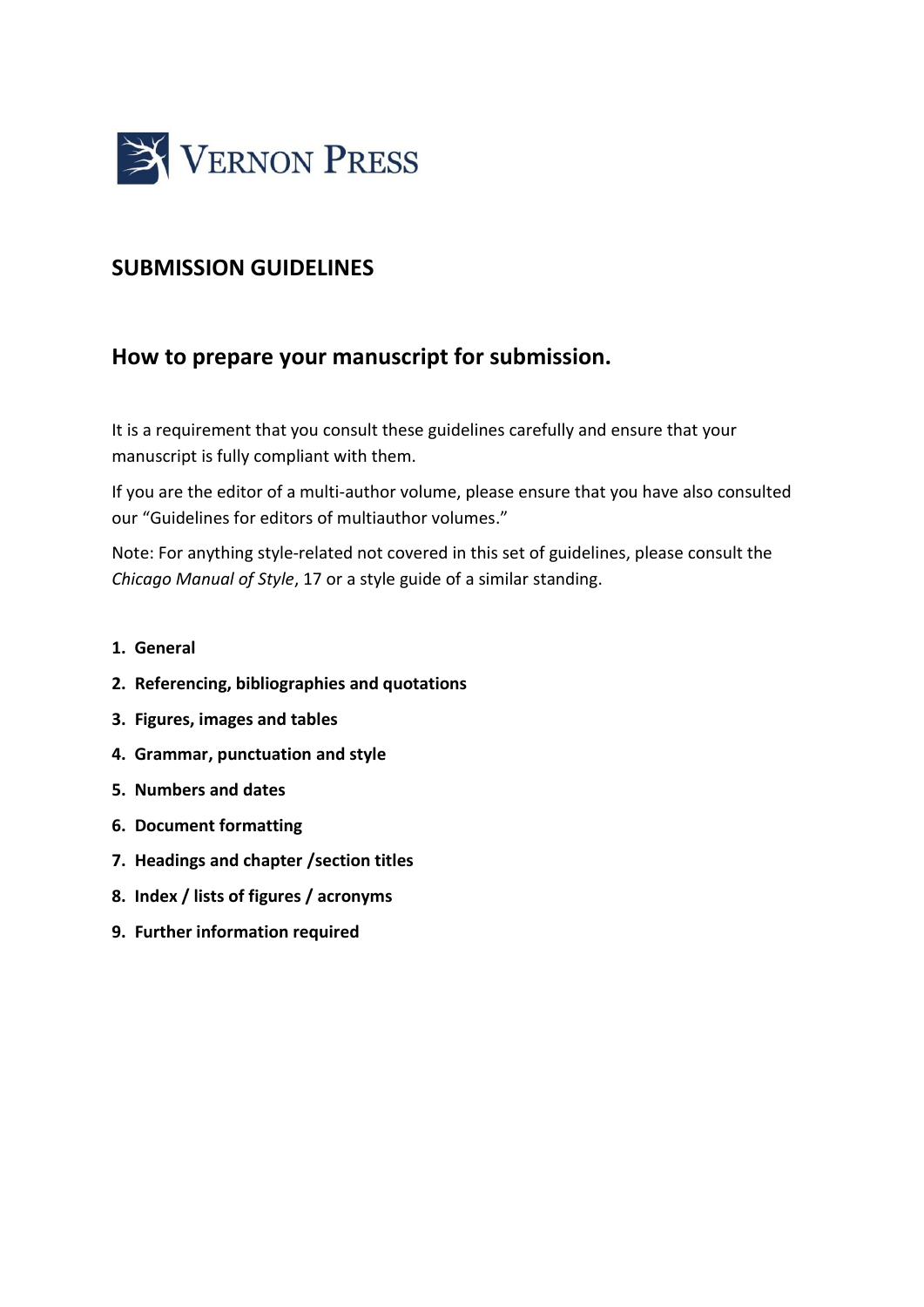### **1. General**

- The submitted manuscript should have a high level of textual accuracy, including clean formatting and a high level of precision in English spelling, grammar, and syntax.
- The book should use "I" rather than "we" to refer to the author. However, "we" is permissible in co-authored books.
- If the book is based on a thesis, this should be mentioned in the introduction, but thereafter all references to it being a thesis/dissertation should be removed.

## **2. Referencing, bibliographies and quotations**

- The same system of referencing must be used in the *entire manuscript*, which applies to both single-author and multi-author books (such as edited volumes). The same system must be used for both references and bibliographies. We prefer Chicago or Harvard style, but any *established* system may be used as long as it appears professional (including proper punctuation) and is used consistently throughout the text. It might be helpful for you to refer to similar books in your field if you are unsure how to format your references.
- Unless you have obtained explicit permission from the copyright owner, your manuscript must not contain non-consecutive quotations from the same source of more than 300 words. Permissions must be submitted to the publisher at the same time as the final manuscript. As this is a time-consuming process, it is good practice to seek the relevant permissions well in advance of your submission. If copyright cannot be secured in time, then please ensure you have removed any parts which may be subject to copyright.
- Poetry and song lyrics are a special source. Therefore, you should avoid decorative or entertaining uses of poem or song fragments in your manuscript. If you do include fragments, they should be accompanied by critical commentary. However, if you obtain permission from the author/copyright holder you can include poems or song lyrics with this aim.
- You must reference every direct quotation and paraphrase.
- For monographs and single-author works, a bibliography (also called list of references) must be included at the end of the manuscript. For edited volumes, we recommend including a bibliography at the end of every chapter. The bibliography MUST list every work cited in the text.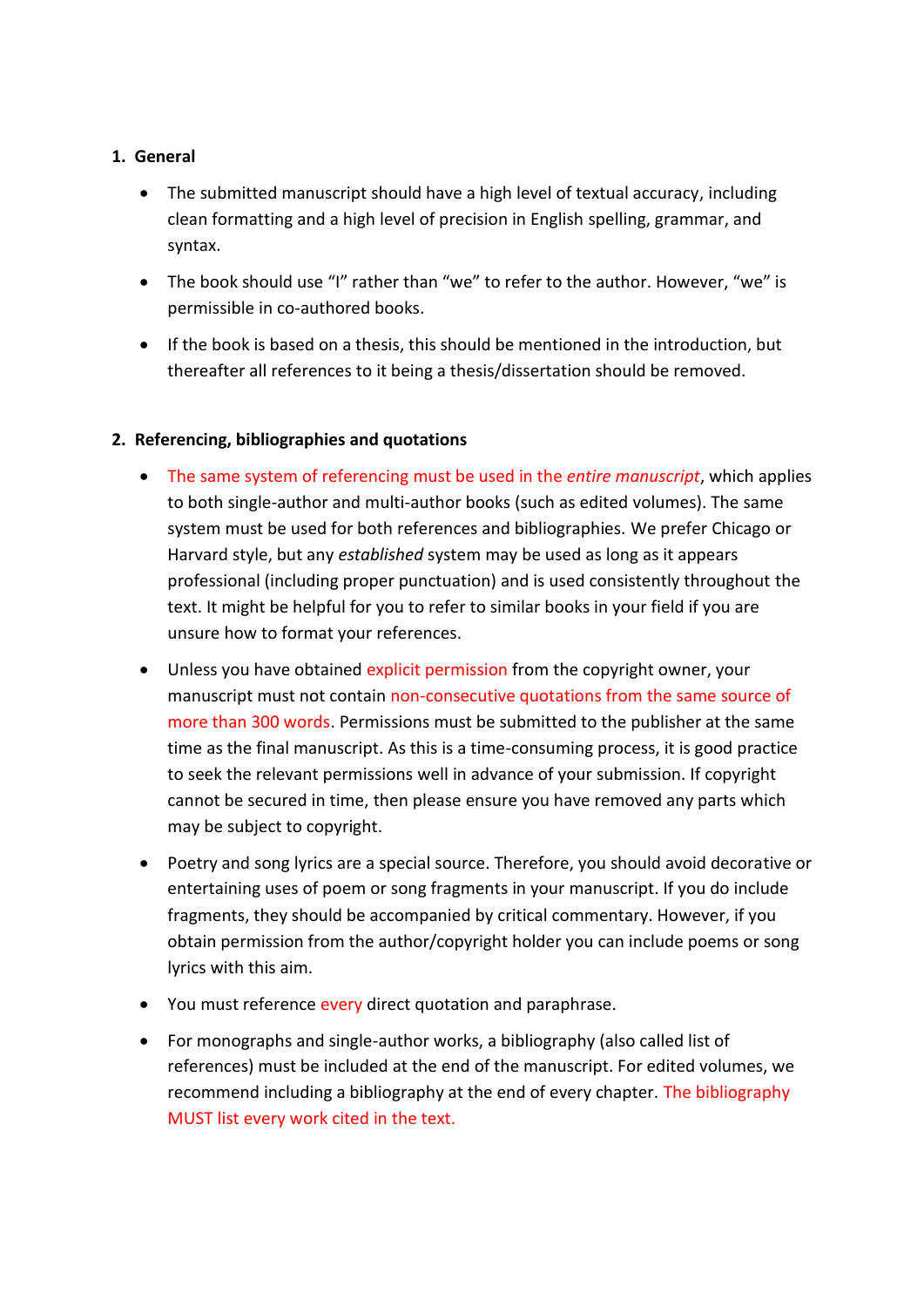- For every bibliographic entry, there MUST be at least one in-text citation. If you wish to include sources which you have not cited but have nonetheless contributed to the argument, you may consider including them in a section called "Further Reading."
- Footnotes must be inserted using your word processor's Insert Footnote tool.
- You must choose to use EITHER footnotes OR in-line/parenthetical citations consistently. One exception is that if you are using in-line citations, additional footnotes may be used for explanatory or bibliographical notes.
- For consecutive footnotes from the same source, remember to use "Ibid.".
- If you want to include notes you may use either footnotes or endnotes, but not both. Please ensure that only one form of notes is observed across chapters.
- Quoted material of more than a paragraph should be presented as a block quotation.

#### **3. Figures, images and tables**

- If you are using copyrighted images, it is very important to ensure that you have obtained adequate permissions from copyright holders ahead of submission. Permissions must be submitted to the publisher at the same time as the final manuscript. As this is a time-consuming process, it is good practice to seek well in advance of your submission. If copyright cannot be secured in time, then please ensure you have removed any parts which may be subject to copyright.
- All figures/images must be either in editable MS Office format (i.e. Word, Excel, PowerPoint), or saved as separate TIFF/EPS files with at least 300 dpi resolution. To conform to our typesetting specifications, they should be designed so they are legible when shrunk to fit in the upper half of a US Letter/A4-sized page. Unless you have an explicit agreement with us that your book will be printed in color, then all figures/images must be supplied in a form that is legible when printed in black and white.
- Figures should be numbered consecutively using an X.Y convention, where X is the chapter number and Y is the figure number within said chapter. E.g. Figure 1.2 is the second figure in the first chapter.
- All figures and tables should have a title (top, mentioning the figure number and title) and a caption (bottom, describing the source and/or including explanatory notes). Mention of source may be omitted if the figure has been produced by the author(s). Please ensure you have obtained written permission to use any copyrighted material and share copies of permissions with us at the time of your manuscript submission.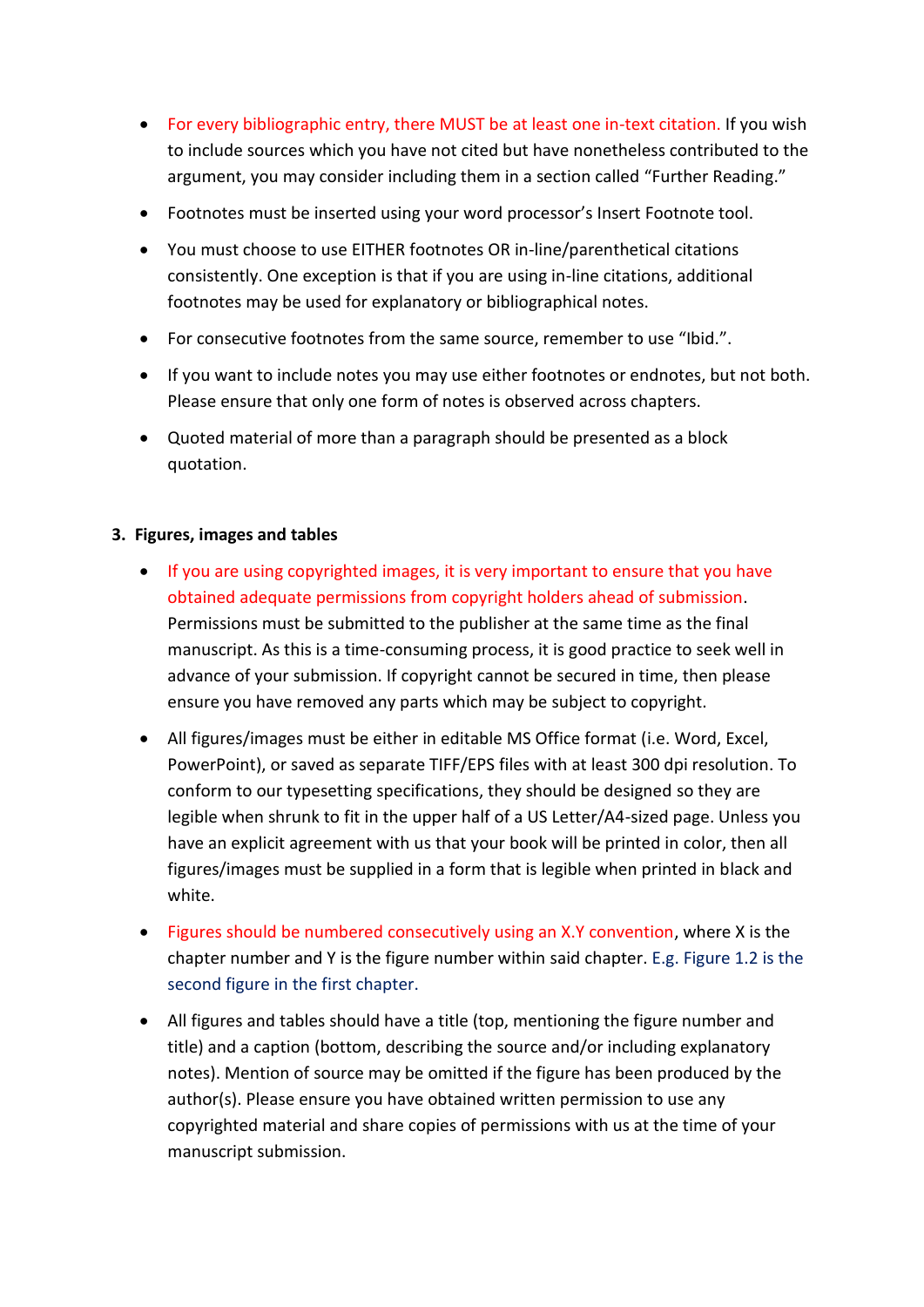- Please indicate the approximate position of figures in the text with the statement: "insert figure x.y approximately here".
- Please do not use automatic cross-references for tables and figures as this practice interferes with our typesetting process.

#### **4. Grammar, punctuation and style**

- Either American English OR British English must be used consistently throughout the manuscript. This applies to words such as "colour/color," "realise/realize," "centred/centered," "travelled/traveled," "practise/practice," etc.
- A note number should appear at the end of a sentence or clause, following any punctuation mark except for the dash, which it precedes. E.g. "The world began anew."<sup>4</sup> NOT "The world began anew<sup>4</sup>".
- If you are using US English, full stops and commas precede quotation marks. E.g. He said that it was not "the least use my trying to look wise."
- If you are using British English, only punctuation marks in the original quote are included, and other punctuation falls outside the quotation. E.g. He said that it was not "the least use my trying to look wise".
- Do not end a sentence with a preposition. E.g. "The magazine in which the story was published," NOT "The magazine the story was published in."
- Coordinate adjectives should be separated with commas. E.g. "large, empty space."
- Compass points are not capitalized. They should only be capitalized when referring to a bloc, e.g. "China communicates with the West" or "He was reading Eastern philosophy."
- Quotation marks enclosing a quotation should always be double (" ") and not single  $('')$ .
- Single quotes may be used to designate specialized terminology, but this is not compulsory. E.g. "The concept of 'othering' has been often challenged."
- Single quote marks should be used for quote marks that appear in the text you are quoting, even if they were double in the original quoted text. If there is a third level of quotation, double marks should be used again. E.g. This matter is touched upon in Smith's *March of Progress* (1993): "John Warner explained that 'Green's statement about "ridiculous pseudoscientific theories" lacks sufficient weight,' and I am inclined to agree."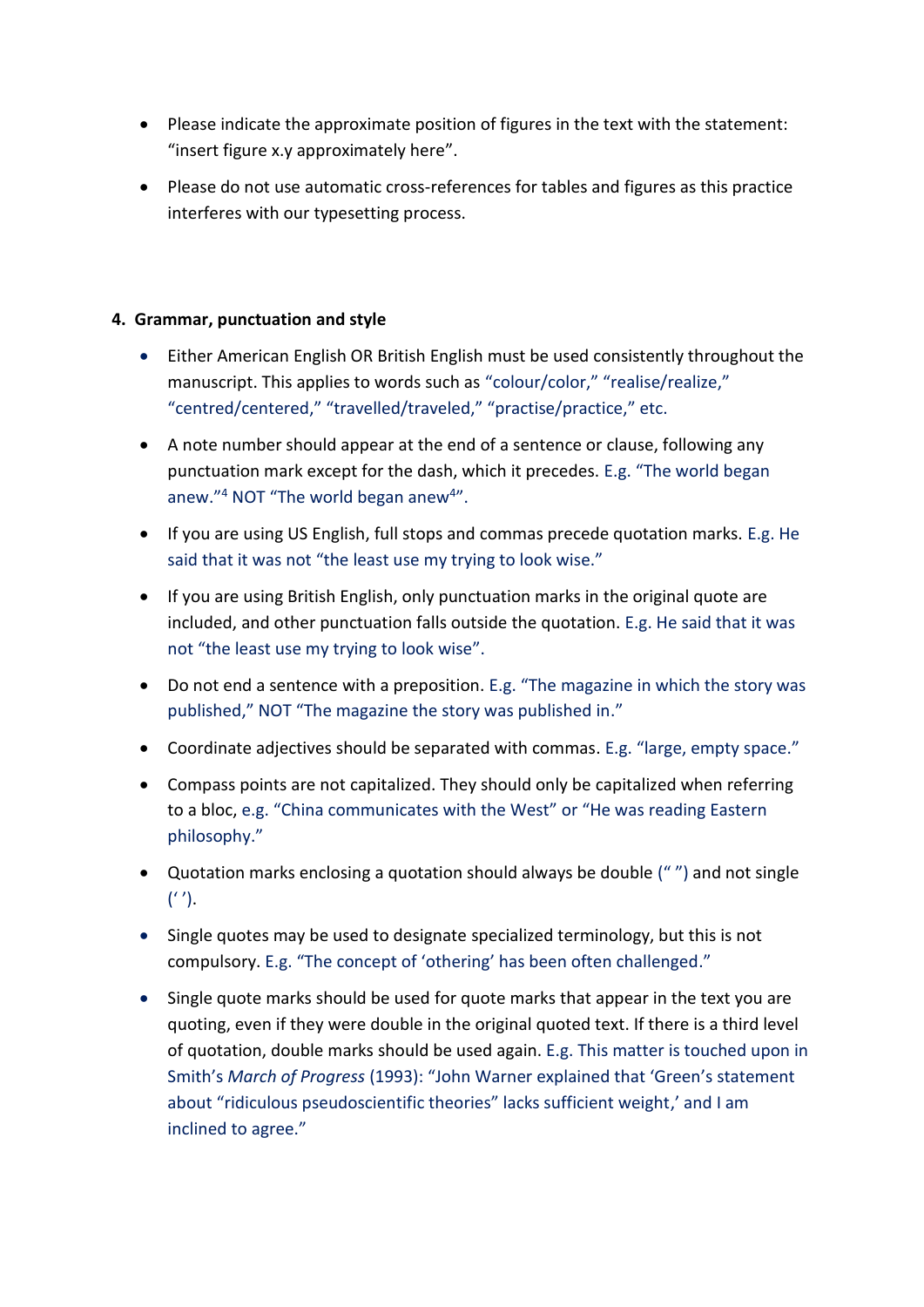- Quotation marks should be used for article titles. E.g. "Jane Austen and the Invisible Cat."
- Italics should be used for book, film and magazine/journal titles. E.g. *The Portrait of a Lady*, *The Shining* and *Eighteenth-Century Studies.*
- There should be no comma after "so." E.g. "So we find that" NOT "So, we find that."
- The Oxford comma should either be used OR omitted consistently throughout the whole manuscript. E.g. EITHER "A sandwich, a bottle of milk, and a bag of crisps" OR "A sandwich, a bottle of milk and a bag of crisps."
- Commas are required after introductory clauses of more than four words. In introductory clauses of four words or less, commas are optional. E.g. "Throughout the long Victorian era, many changes in reading habits took place."
- However, omit the comma in restrictive introductory clauses. E.g. "The building company John Mann & Sons won a business award" NOT "The building company, John Mann & Sons, won a business award."
- Commas are required after independent clauses that use one of these conjunctions: *and, but, for, or, nor, so, yet*. E.g. "The boy sat down, and he ate an apple."
- Commas are not generally used after an independent clause that uses a subordinating conjunction such as *since*, *as, because, although*. E.g. "The boy sat down since he had a stomach ache."
- Commas should be omitted after dependent clauses. E.g. "The girl sat down and ate a pear."
- Em dashes (—) should be used for interjections and interrupting phrases. Do not use hyphens (-) for this purpose. E.g. "This body of literature—often dismissed as sentimental—has been reevaluated."
- Hyphens are used for phrasal adjectives (e.g. "seventeenth-century literature") but not for noun phrases (e.g. "the literature of the seventeenth century").
- An ellipsis should be a character rather than three full stops. E.g. "...", NOT "..."
- Initials should have full stops after them and a space between them. E.g. "J. K. Rowling" not "J.K. Rowling"
- Use of colons: lowercase the first word following a colon, unless it is a proper noun or the start of at least two complete sentences or a direct question. E.g. "David knew the routine well: he would first be expected to profess repentance."
- Italics should be used to designate unfamiliar words and phrases from languages other than English. If a word from another language is used many times in a text, you may italicize the first instance only. E.g. "The concept of the *novum* is pertinent in this context."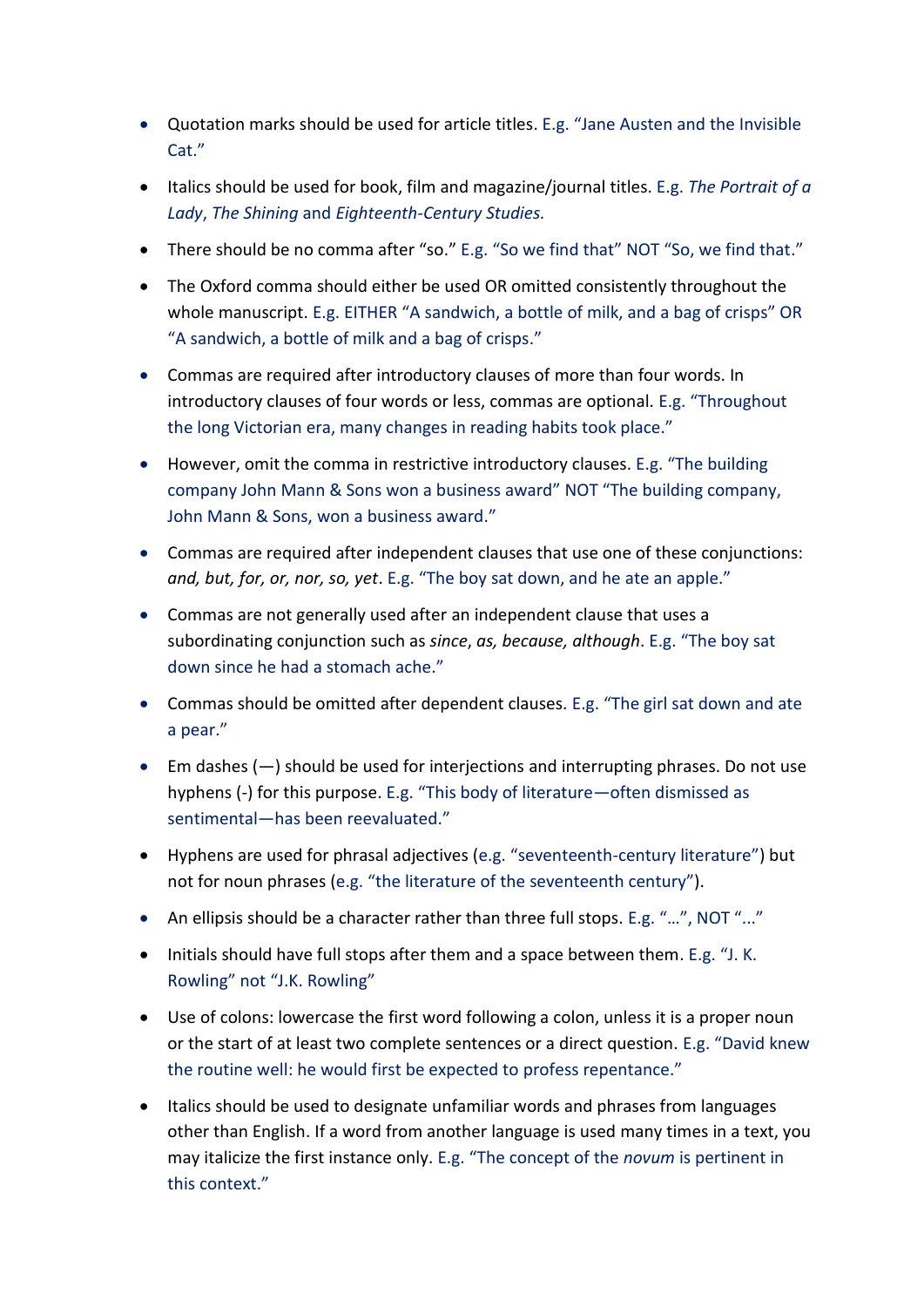- Avoid using a double space after punctuation marks.
- "Consists of" NOT "Consists in"
- "So-called" NOT "So called"
- i.e. NOT ie
- e.g. NOT eg
- et al. NOT et. al.

#### **5. Numbers and dates**

- Spell out the numbers one to nine. For 10 and up, use numerals.
- Use numerals for all percentages. E.g. "8%" NOT "eight percent"
- Use numerals for all ages. E.g. "8 years old" NOT "eight years old"
- Spell out centuries. E.g. "twentieth century" NOT "20<sup>th</sup> century"
- Please use a full stop (.) as a decimal separator (e.g. 0.5 not  $\theta$ ,  $\theta$ ) and a comma or a space as the separator for thousands (e.g. 1,000,000 not 4,000,000).

## **6. Document formatting**

- We expect your manuscript (excluding images and supplementary material) to be a single file MS Word document. We can also accept submissions in the TeX/LaTeX format and its variants (e.g. LyX). If your manuscript has a large number of mathematical formulae, we encourage you to use TeX.
- If your book contains characters which are non-standard in English (e.g. mathematical symbols, Greek, Cyrillic etc.) please make sure that you use one of MS Word's common fonts with support for these characters (Times New Roman, Arial, Calibri). We cannot typeset a book with fonts for which we have no copyright permission.
- Avoid inserting extra manual line breaks (pressing return more than once) between paragraphs.

## **7. Headings and chapter/section titles**

• Please use your word processor's built-in functionality (e.g. using 'Styles' → Heading 1 / Heading 2 / Heading 3) when inserting headings to chapters, sections, and sub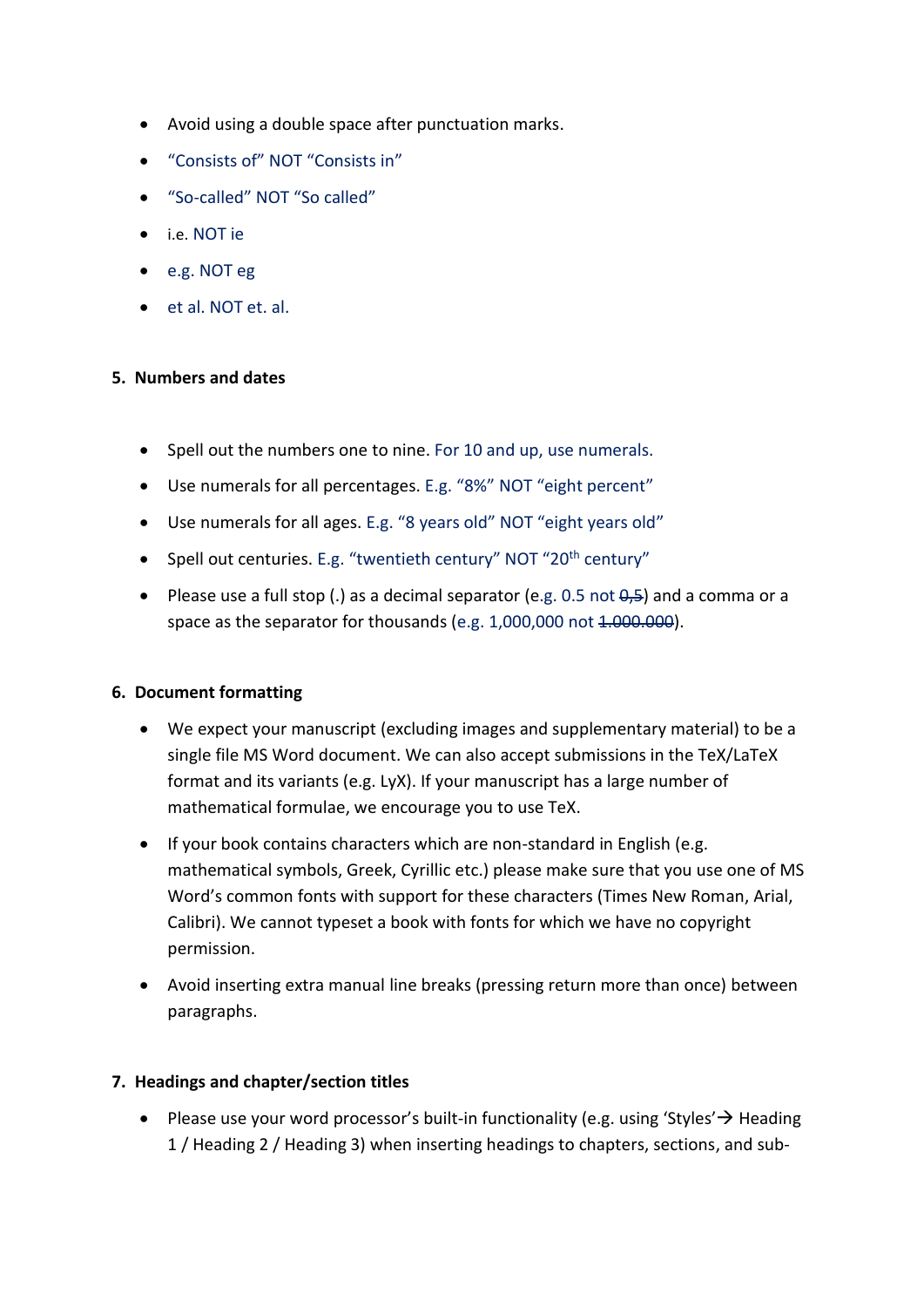sections. You should structure your text with up to (but ideally no more than) three levels of headings.

- Please follow the recommended conventions of your word processing software for the section, table and figure headings. E.g. in Microsoft Word please ensure that you use the appropriate 'Styles' in each case, as this will ensure a consistent and errorfree production of the Table of Contents and lists of figures and tables.
- Chapter and section titles should be centered. Sub-section / paragraph titles should be left-aligned (not justified or centered). If a chapter title is longer than 90 characters, please provide a shortened version for use in a page header. Use of capitalization in chapter, section and paragraph titles and sub-titles: please capitalize the first word but use lowercase for the rest, unless a word is a proper noun.

#### **8. Index / lists of figures / acronyms**

- Please ensure the submitted MS Word document includes a list of index entries, according to the instructions provided in our index preparation guidelines. The index is a list of important terms, concepts, people, places, events referred to in your book and is provided for easy reader reference. It is preferable for the index to be builtinto your document *using MS Word's indexing functionality* ("Mark Entry"). For simple or particularly short indices it may be sufficient to provide a list of terms and indicate the most significant pages to be linked to each index entry. However, if the index is long and complex (has entries whose spelling varies, sub-entries, entries spanning across numerous pages), then entries *must be marked in the MS Word document*.
- If applicable, please include a list of figures and a list of tables, each of them separate.
- If the book contains more than a dozen acronyms, please include a separate list of acronyms. Acronyms should be listed in alphabetical order. Each line should include the acronym, followed by a Tab (approximately equivalent to 5 spaces) and followed by the acronym's full meaning.

#### **9. Further information required**

- Please include a summary/abstract with the manuscript. This is required for peer review purposes so failure to provide it along with the book may delay the publication process.
- Please send us any supplementary material you would like to make available for download through your book's page on the Vernon Press website. Alternatively, you may provide us with URL links to another website where this material is hosted.